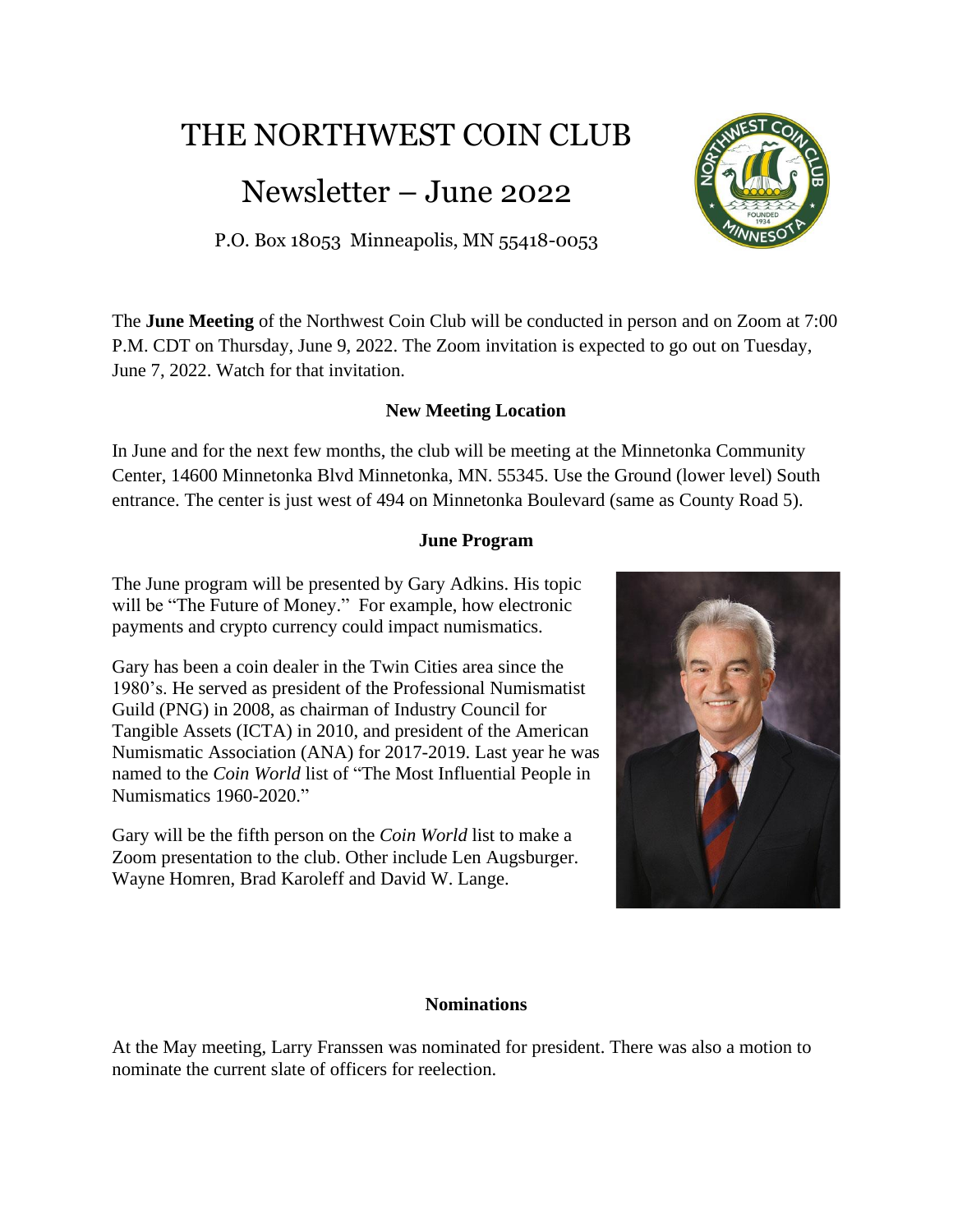## **Election Procedure (By-Laws)**

# ARTICLE IV.

## ELECTION, QUORUM, MEETINGS

Section 1: Election of officers shall be by ballot. A majority vote of those present and voting shall elect. Nominations shall be made at the May meeting and at the June meeting prior to the election. The election shall be at the June meeting. The election shall be conducted by secret ballot, Officers shall assume office at the July meeting.

Section 3: Those eligible to vote must be members in good standing.

### **Candidate Statements**

Both candidates for President were offered the opportunity to submit a statement, up to 200 words, to publish in the newsletter.

 $- - - - -$ 

I would be remiss if I didn't first acknowledge and thank George Ross his time and efforts put forth as President for the past 10 years. Thank you!

That having been said…. **IT'S TIME FOR A CHANGE!**

Several issues and concerns have languished over the past couple years. Among them, our meeting program contents have been sporadic and often marginal and usually very last minute. There has not been a noticeable program committee lining up speakers and programs 2 or 3 months in advance as was promised. With only  $10 - 15$  members attending meetings, it points out, there is a problem.

The club has signed up 60+ new members over the past year. Maybe two or three new members actually have attended a meeting. We have no new member program.

On September 1, 2021 the NWCC Strategic Planning Committee submitted their report to George and the Board. The report contained more than 20 recommendations for improving our club. To this date less than 25% have even been brought forth let alone acted upon.

We need goals and objectives in writing, shared with our membership, that's called transparency and it affords accountability.

I solicit your vote 'FOR CHANGE'

Sincerely,

Larry Fransen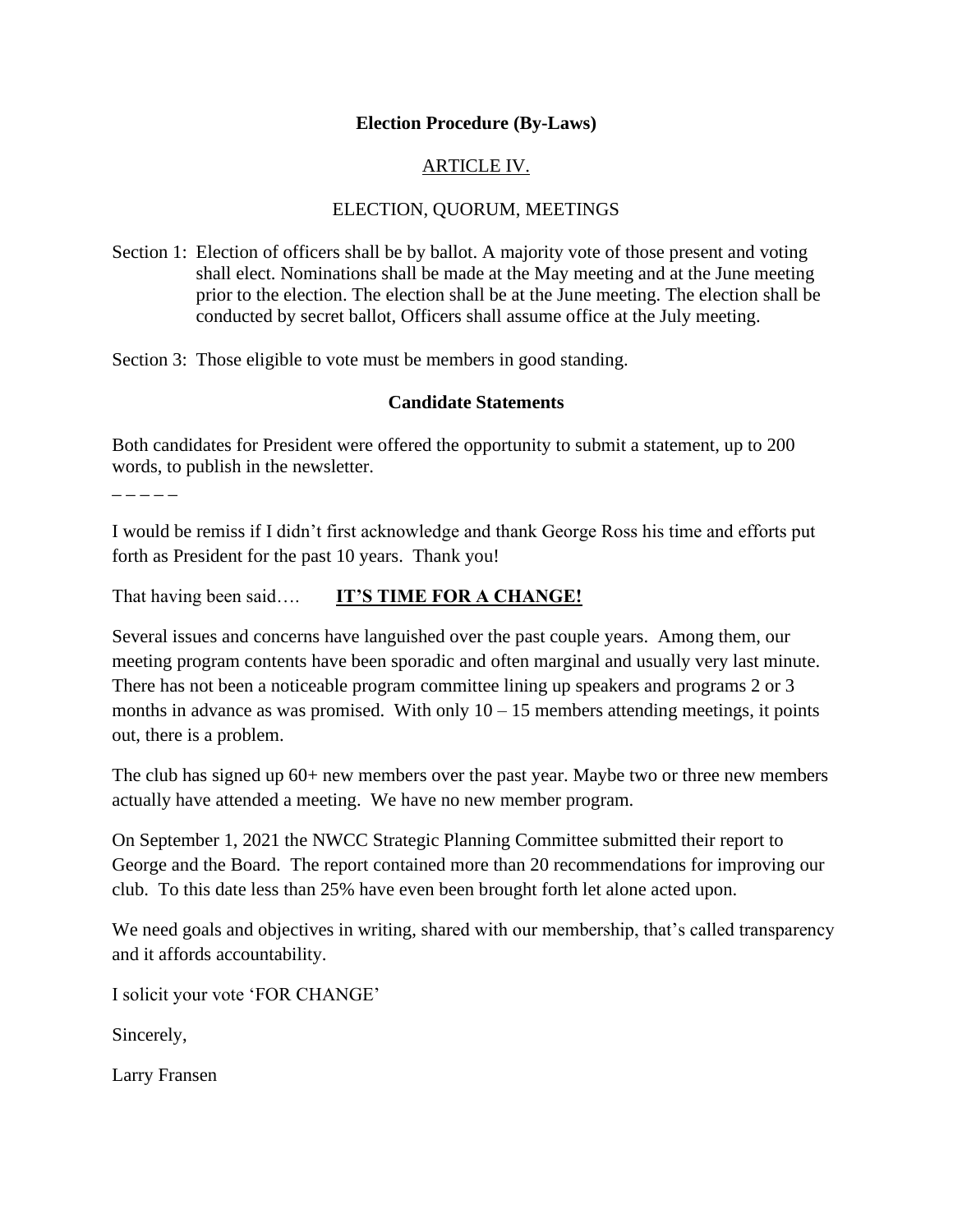$- - - - -$ 

Since I have been President, I have:

A. Recommended & initiated, the Youth Auction and the Scout Merit badge program at our show.

B. Managed the change of 3 Bourse Chairs.

C. Oversaw the overhaul and revitalization of our Show Committee.

D. Navigated through Covid 19, the loss of our meeting place, finding in person opportunities, initiating an online meeting capability while still maintaining our scheduled meetings and programs and presenters.

E. Overseen the exploration and addition of a 2nd Show ,when M.O.O.N. dissolved.

F. Recruited a Membership and Program Committee's to improve the quality of our Club experience and help retain membership.

G. Club membership has been rejuvenated possibly doubled.

H. As an Ambassador for the Club, I have always Promoted our Club and our Shows by visiting other Clubs and shows to Foster comradery and goodwill and to recruit . ( Fargo show, Red River valley Coin Club, Central States. Illinois, St Cloud, Great River Coin Club, M.O.O.N Coin Club and Show. Over the last 2 years, local Shows, Roseville, So St Paul and Maple Grove. H. Initiated a Strategic Planning committee to help us move into the Future and flourish. Many changes have occurred many still to come.

I am asking for your support, please Vote for me

Sincerely

George Ross, President

Northwest Coin Club

#### **Editorial Comment**

According to my records, there were eleven "members in good standing" at the May meeting. If the club election had been held in May, it might have been decided by 6 votes.

The club currently has 89 "members in good standing" eligible to vote. The outcome of the election will be determined by those who show up to vote.

#### **NWCC Money Show Update**

A few months ago, we celebrated our return to hosting a coin show after a two-year break. Now that we have shaken the rust off and found our groove, a big change is upon us. For the first time in many years, our club will host a second Money Show in the same year. As we have been verbally sharing over the past number of months, our club has taken the reins of hosting the October Show that was previously run by M.O.O.N. By hosting this Fall Money Show, we will be keeping the excitement of our great hobby going strong here in the Twin Cities area. The Money Show Committee is excited for this new challenge, and we have been actively preparing for the dealers and public guests for another great event.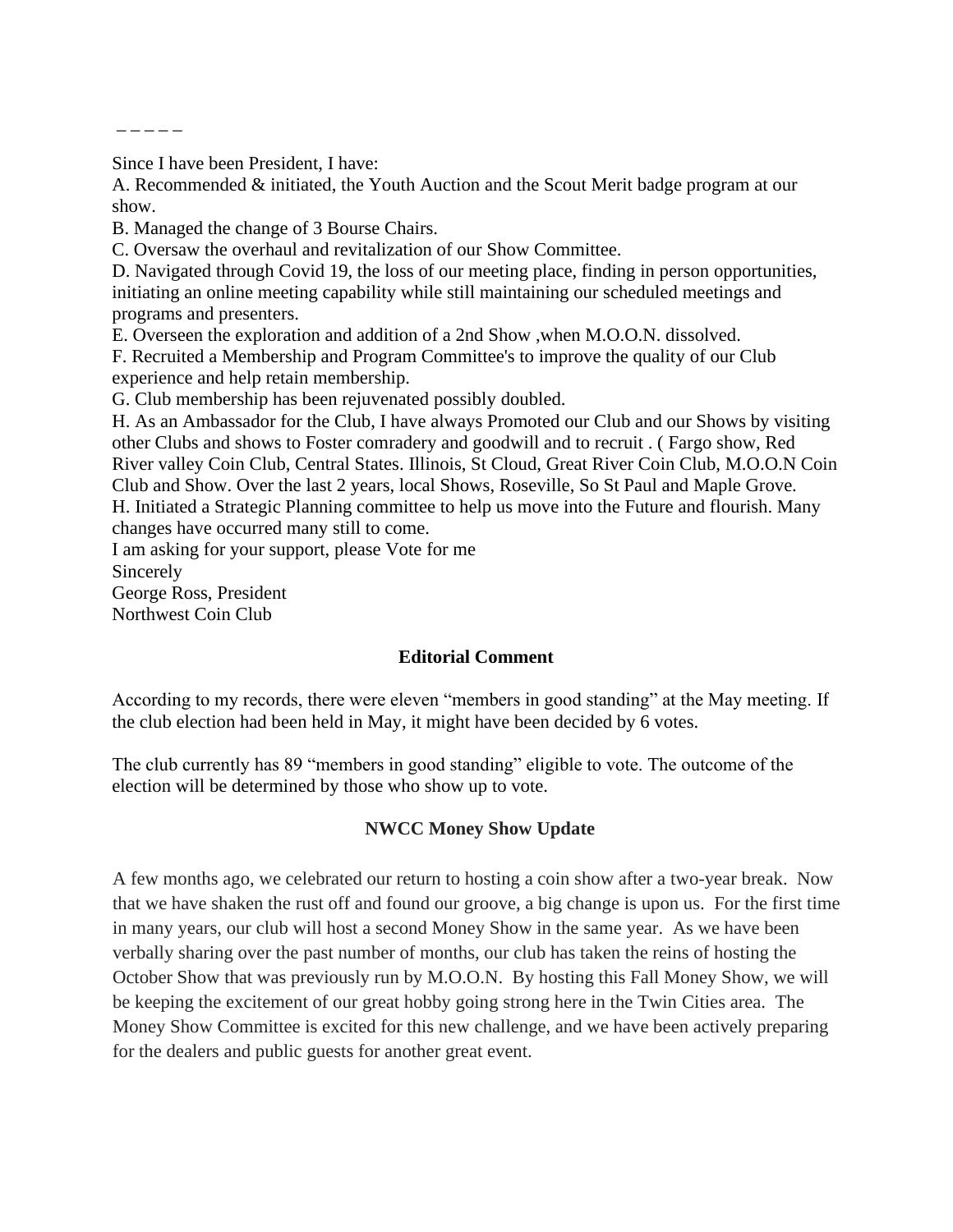The Fall Money Show will be held October 7-9th 2022. Please put these dates on your calendar. The hours will be the same as we have used for our Spring Money Show. To find more information, please visit our website. One of our committee members is keeping the Show Page updated with all the current information. We will be looking forward to you, our club members, to volunteer for the many tasks that help our show be a success. Between now and our next newsletter, we will be putting together our volunteer list for you to sign up.

NWCC Money Show Fall Money Show 2022 October 7-9, 2022 Earle Brown Heritage Center 6155 Earle Brown Dr Brooklyn Center , MN 55430 [northwestcoinclub.com/nwcc-money-show](http://northwestcoinclub.com/nwcc-money-show)

Spring Money Show 2023 March 17-19, 2023

Fall Money Show 2023 October 6-8, 2023

Monthly Coin Shows June 19th - South St Paul Coin Show 9am - 4pm 266 Hardman Ave N South St Paul, MN 55075

July 9th - Roseville Coin Show 9am - 4pm Roseville Skating Center 2661 Civic Center Dr Roseville, MN 55113

July 17th - South St Paul Coin Show 9am - 4pm 266 Hardman Ave N South St Paul, MN 55075

National/Regional Shows F.U.N. Show